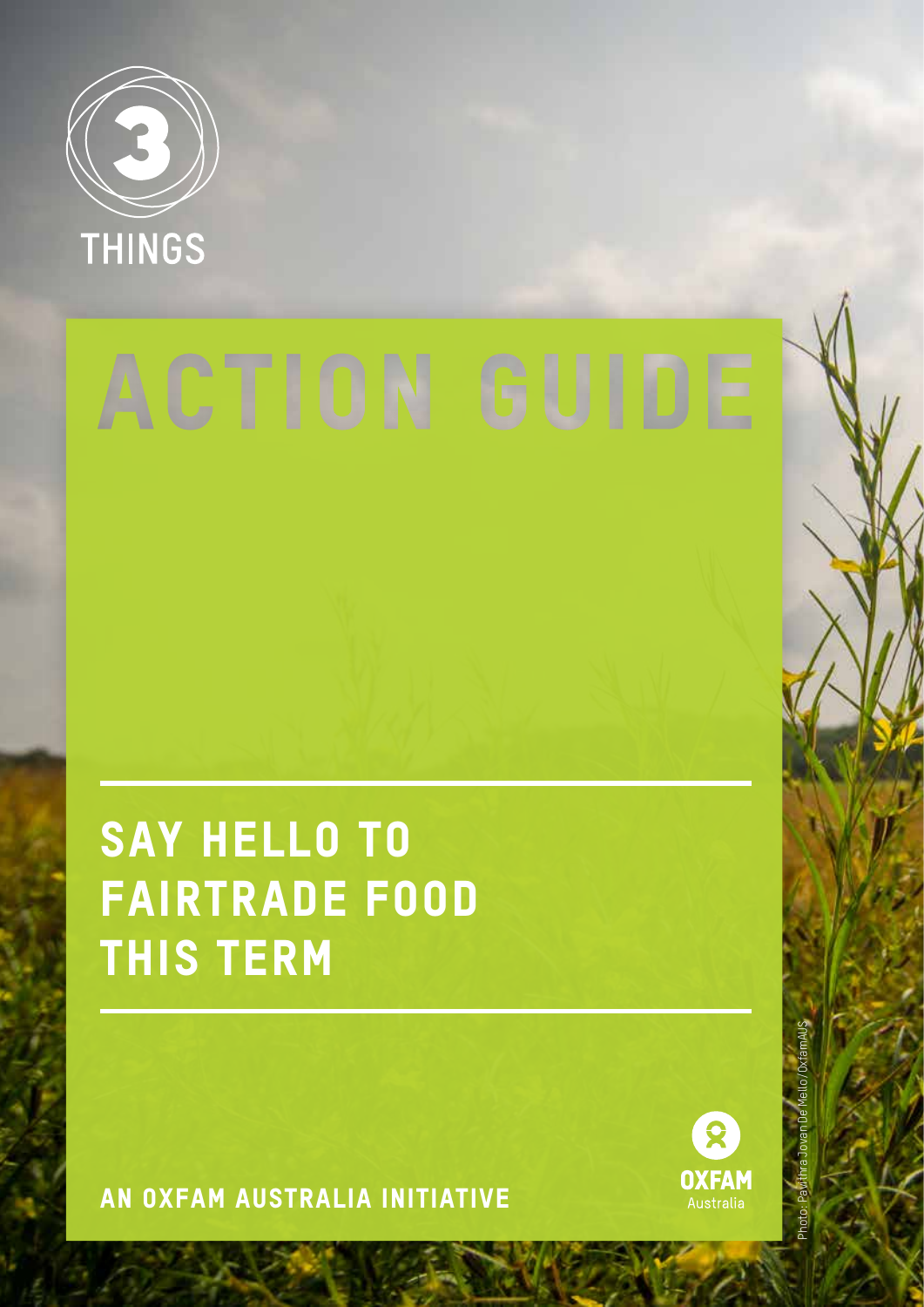#### Say hello to fairtrade food this term



#### You can also Find more info www.oxfam.org.au/ explore/trade/

#### **INTRODUCTION**

Our action guides are all about giving you the basics on the world's biggest issues. Each also contain just three steps (small, medium and big) you can take to help tackle the issue. You choose which action you're up for they all count.

This action guide is all about Fairtrade. You ready to get stuck into it?

## **NT'S FAIRTRADE ABOUT?**



Remember that ham and cheese sandwich your mum packed for your primary school lunches that you'd make a playground swap for with your friend? Chances are your swap was more than likely fair. Your friend got your Mum's lunch creation and you got theirs, everyone was happy.

Unfortunately, not all trading in this world is as fair as our primary school swaps. Many people everyday, especially those who live in developing nations, end up trading their products and resources for prices that aren't fair.

So, here it is — Fairtrade is about making sure food, clothes, phones, basically anything that is traded, is bought for a price considered fair and that workers are not exploited. Fairtrade lifts the living standards of those in developing countries. If a higher, more equitable price is paid then those on the receiving end should have more income for food, education, health care and other day to day necessities. Only makes sense right? It's not charity - by making fair choices we're empowering people by giving them what is rightfully theirs.

# Can you really make a difference?

Totally. You are a powerful consumer!

What you choose to buy shapes the world we live in and can literally change someone's life for the better. The more we demand fairly traded products, the more we build the strength of the Fairtrade industry.

#### Chill with friends and watch a bunch of pretty cool Fairtrade Youtube videos. (Yes, you can watch funny cat videos in between if you have to.) Go shopping! What Fairtrade products are out there? You'll be surprised … Go to online stores or cruise through shops with your friends. Get your Masterchef on by doing a Great Fairtrade Bake Off to encourage your school to go Fairtrade. Small action Big results PAGE<sub>3</sub> Medium action Very big results PAGE<sub>4</sub> Big action Huge results PAGE<sub>5</sub>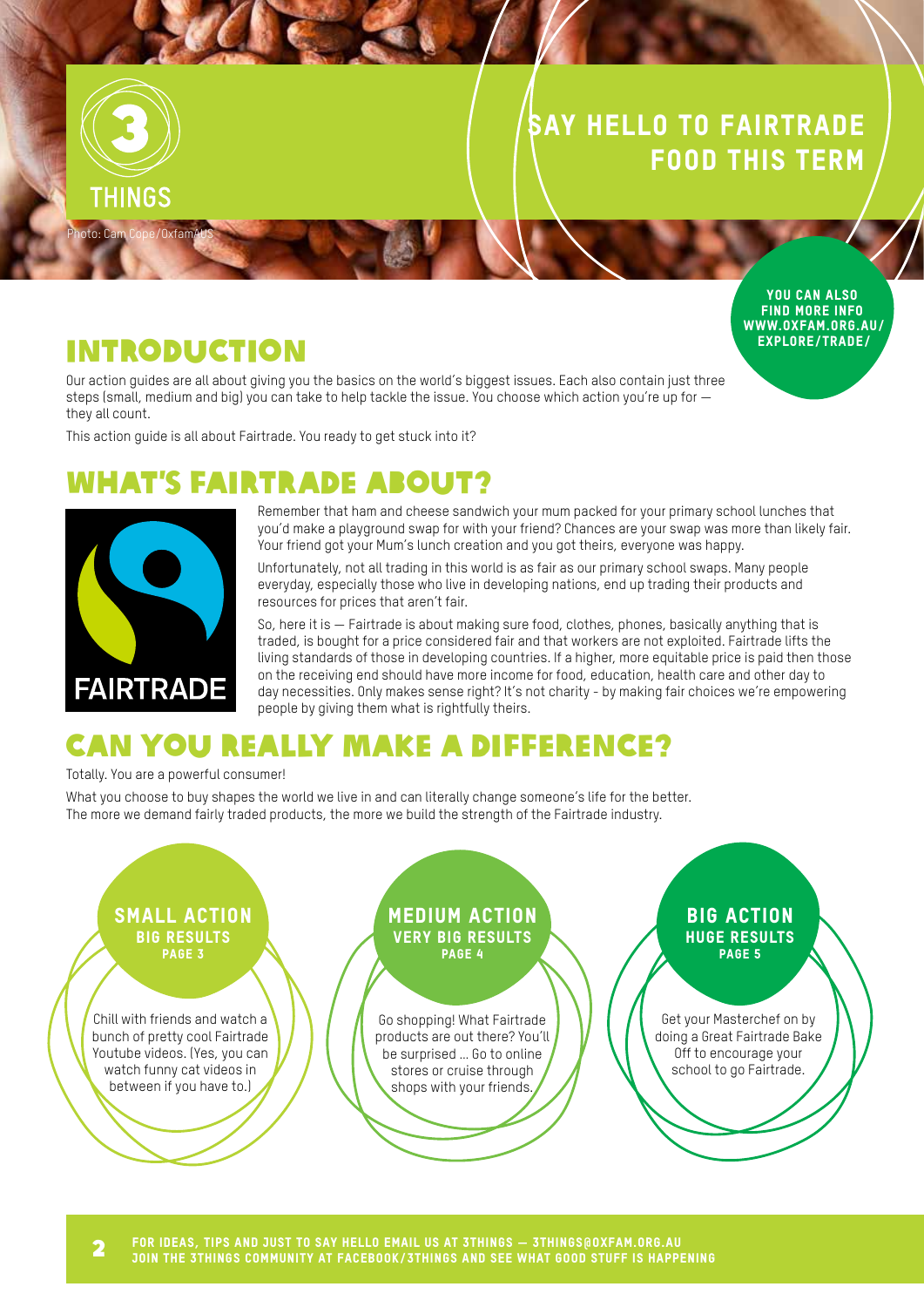

#### Say hello to fairtrade food this term

Photo: Pavithra Jovan De Mello/OxfamAUS

#### Small action — big results

Watching YouTube videos. You start watching one then … what the? it's 3am. This Small Action is all about getting up to speed on what this whole Fairtrade stuff is actually about. Yes, you could read reports, articles and blogs, in fact, we encourage it ... but how good are videos?!

If you ever needed a excuse to spend a whole arvo on YouTube: This. Is. It! Chuck "Fairtrade" into a search on YouTube and you can easily get a Top 5 collection to choose from. No worries if some videos are a few years old - they're still super-relevant, because we have a long way to go!

#### WHY THIS ACTION?

Do you ever feel like you can't take action or make a difference because you don't think you know enough about the issue — like Fairtrade? Well, here's letting you know that you are defo not alone.

The good thing is, you don't need to know all the answers. Having a couple of tasty bits of info up your sleeve is a good start, and if someone asks you a question you don't have an answer to, just tell them you'll get back to them on it or bring up a YouTube vid on your smart phone for instant cred.



#### WHAT YOU CAN DO



Jump on your laptop, school computer or phone and search "Fairtrade" in YouTube (the Oxfam Australia and Fairtrade Foundation channels are excellent.) Then sit glued to the screen for a bit — you can mix it up with cats being dopey or a bit of Beyonce afterwards.

Now that you are more informed, visit the staff at any Oxfam shop near you to get them to help you top up your brain. If you feel like it, drop it casually into conversation next time someones eating a banana, or chocolate. Try not to preach though, it can turn people off!

 Don't forget rope your mates into this too - turn your room into a makeshift cinema (complete with Fairtrade choccy as a movie snacks), and post your favourite videos on Facebook and Tumblr.



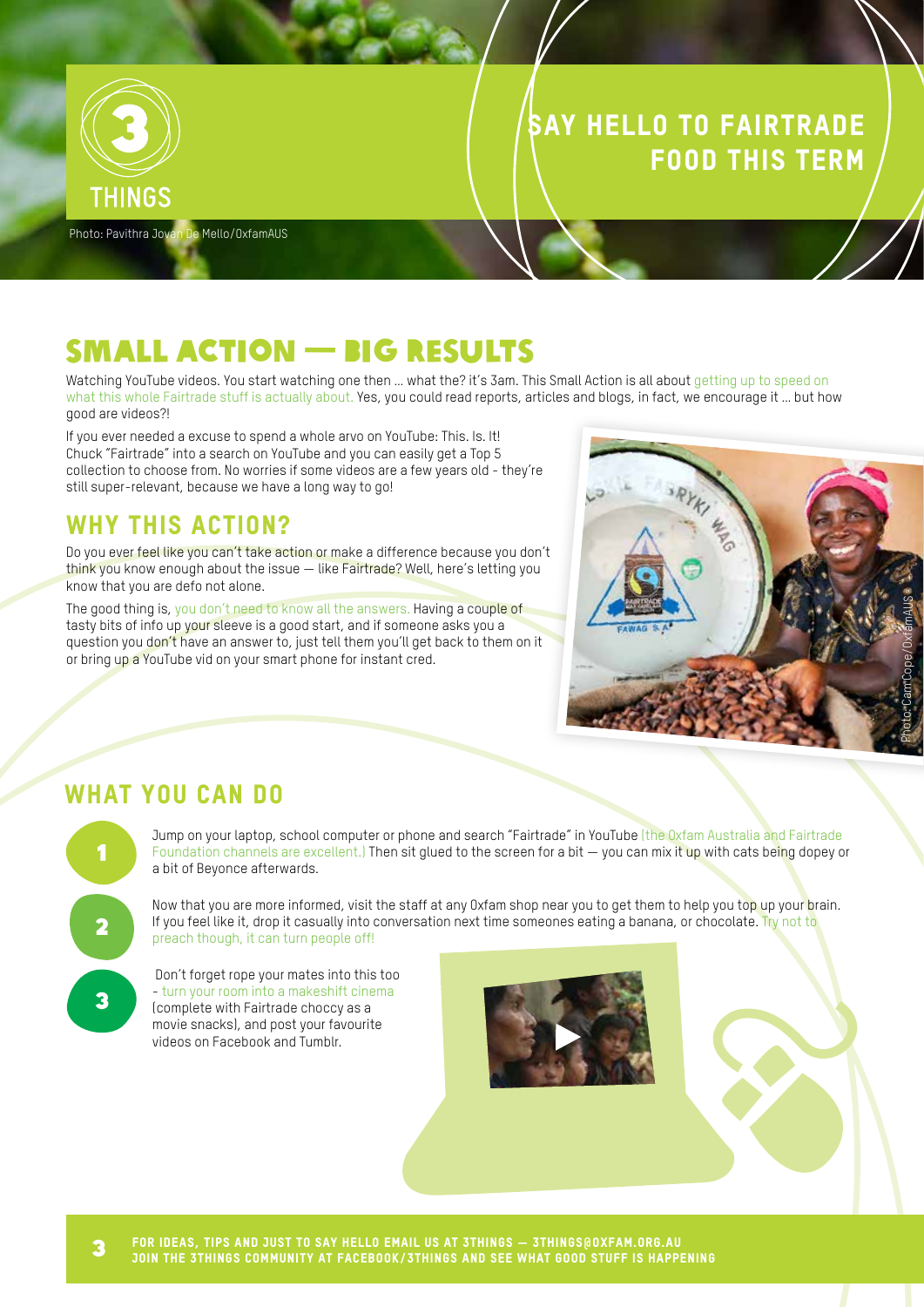#### Say hello to fairtrade food this term



## Medium Action — Very Big Results

Tair

Make a swap and go shopping!!! You can go window shopping or the money spending kind and discover the kinds of Fairtrade products that are out there and where you can get them from.

So whether its cruising through the mall with your friends and making some conscious choices about the chocolate you buy or scabbing a lift on the trolley with your mum or dad next time they're grocery shopping (come on, it'll be less hectic than you might think), make a swap from something that you'd usually buy to a Fairtrade product.

#### WHY THIS ACTION?

Because this is where conscience and taste buds kiss and make up. Under the Fairtrade system, farmers are paid a decent price for their goods. But this only happens when you choose to buy fair!

Buying fair means you can have your chocolate (or coffee or bananas or tea) and help improve the lives and conditions of farmers and their communities too. Go you!



#### WHAT YOU CAN DO



Jump online or go with friends or your oldies to the Oxfam shop or other major supermarket chains that are stocking Fairtrade goods. The Oxfam shop can be found at www.oxfamshop.org.au

Think about what you would usually buy and make a choice to make a swap. Start small with one item or swap them all! Don't be too pushy with your parents, they might leave you in Aisle 9 with the household cleaning products … just tell them about it and help them make the fair choice.

 Keep up your swapping and make fair choices as often as you can. Geting into the habit of buying Fairtrade — whether it's for yourself, a friend's birthday present or whatevs, is a pretty awesome habit to get into.